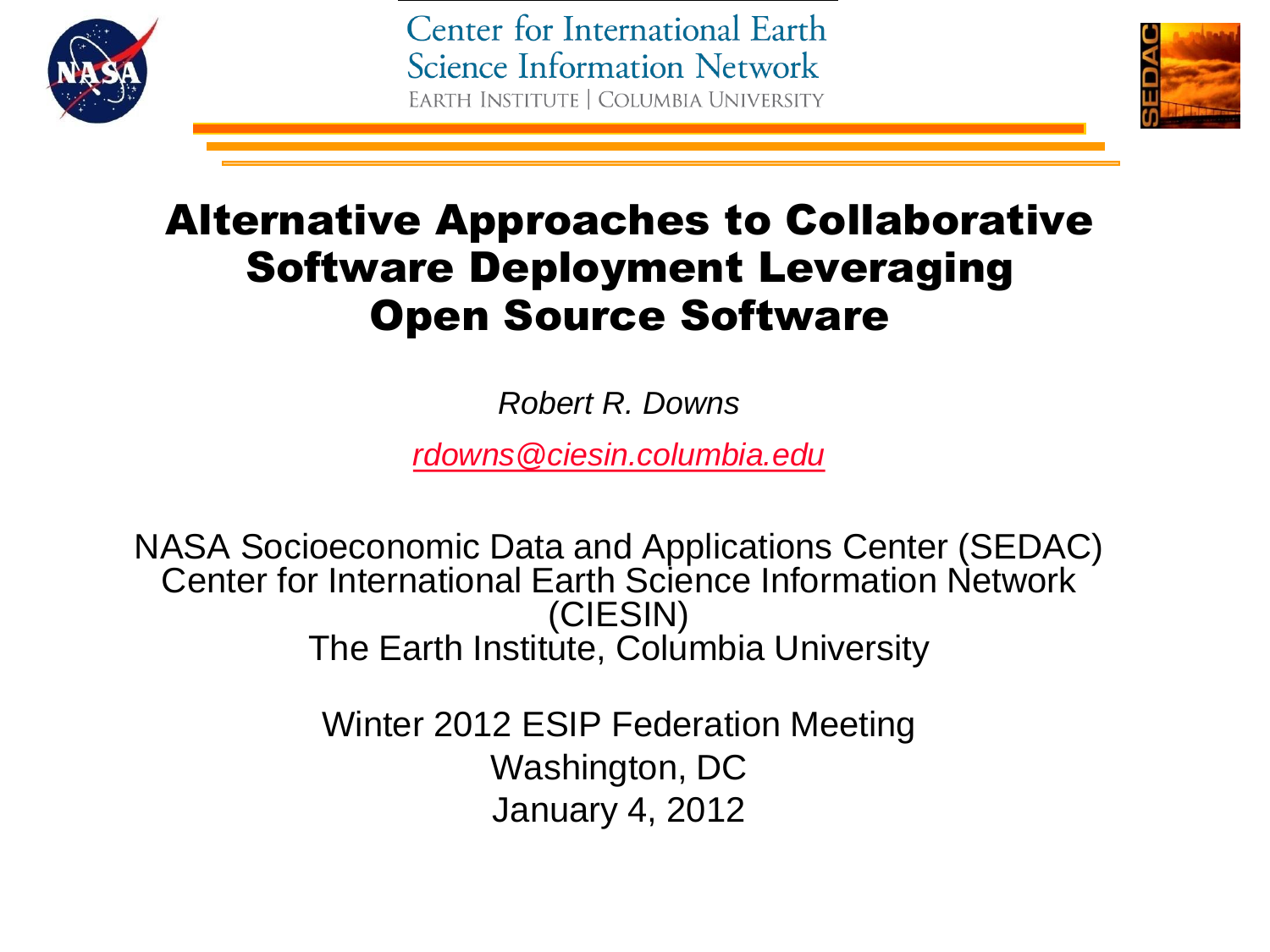



- Open Source Software (OSS)
- Vendor-Supported OSS
- Commercial Software (with or without OSS components)
- Combinations of these options

\*Derived from: Yetman & Downs. 2011. Models for Deploying Open Source and Commercial Software to Support Earth Science Data Processing and Distribution. 2011 Fall AGU Meeting.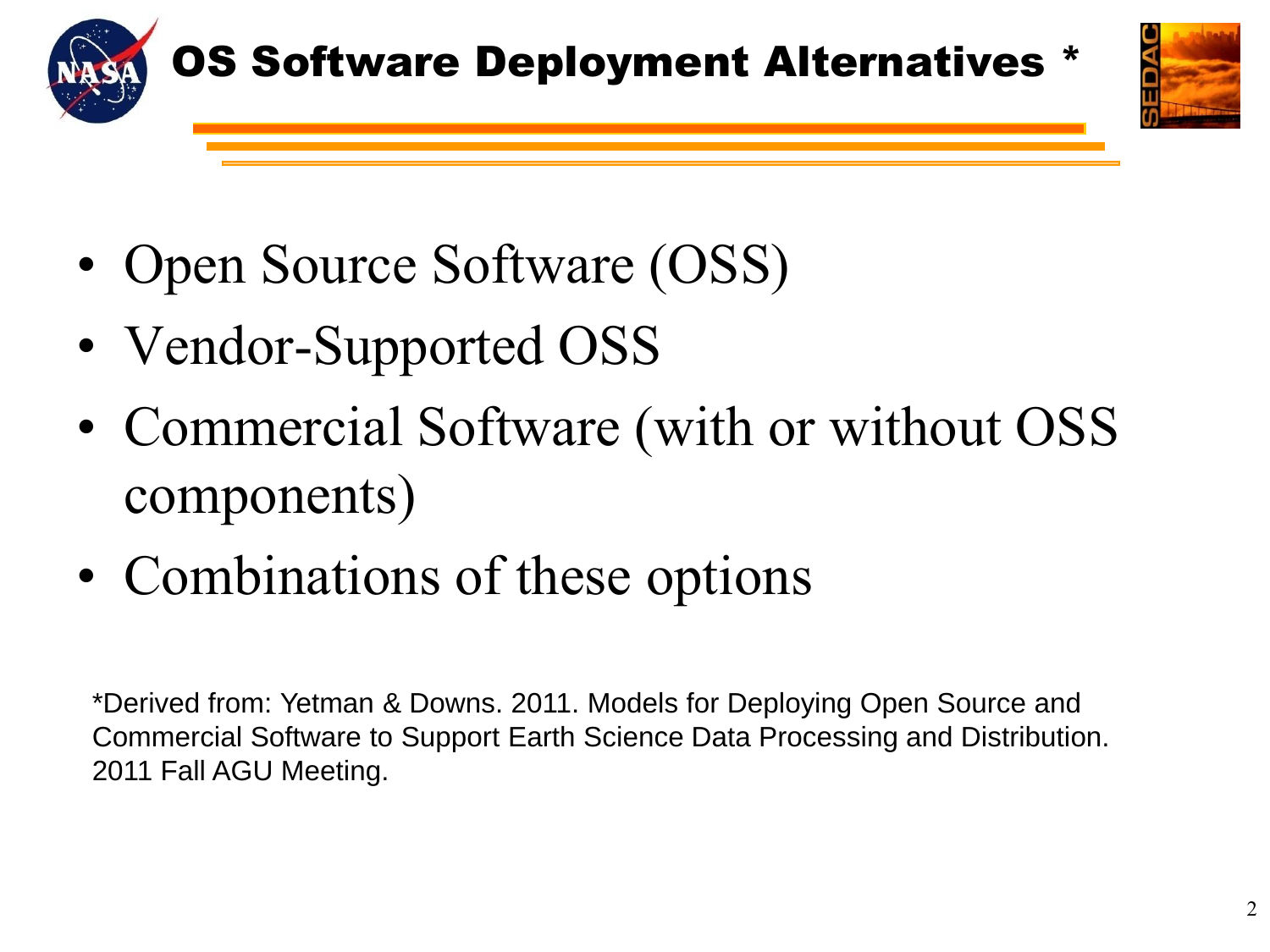



- Develop and share software as OS
	- License as open source
	- Provide access within OS community (Apache, SourceForge, etc.)
- Collaboratively contribute to OSS project
	- Adopt OS software
	- Test, enhance, document, etc., to improve software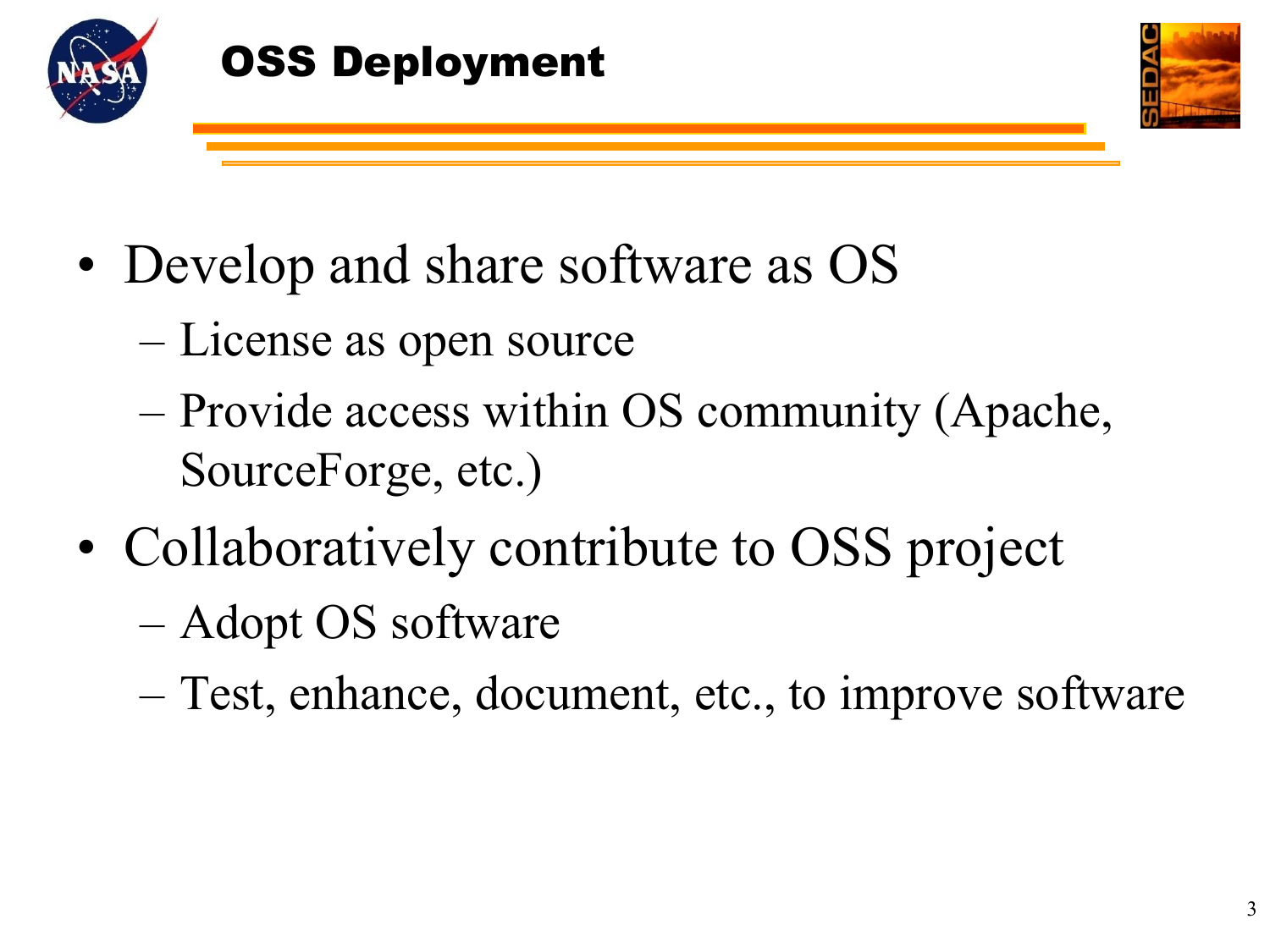



- Adopt OSS product provided by vendor
	- Vendor provides services such as installation, hosting, enhancement, customization, documentation, 24x7 help
- Vendor contributes enhancements to OSS
	- Enhancements meeting customer needs are also applicable to the OSS community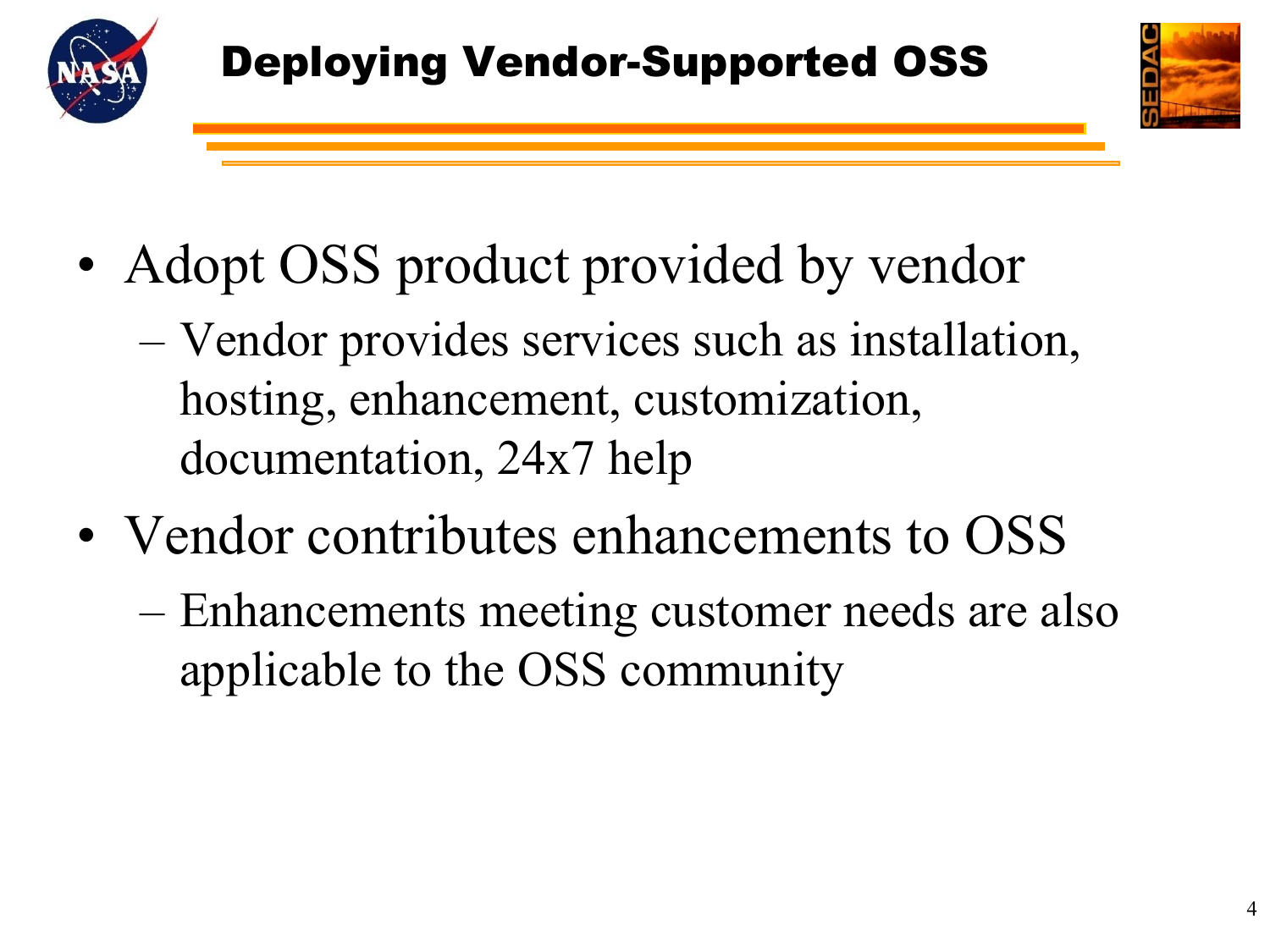



- May or may not contain OSS components
- Identify common needs for enhancements among customers
- Collaborate on customizations within customer community (can become OSS)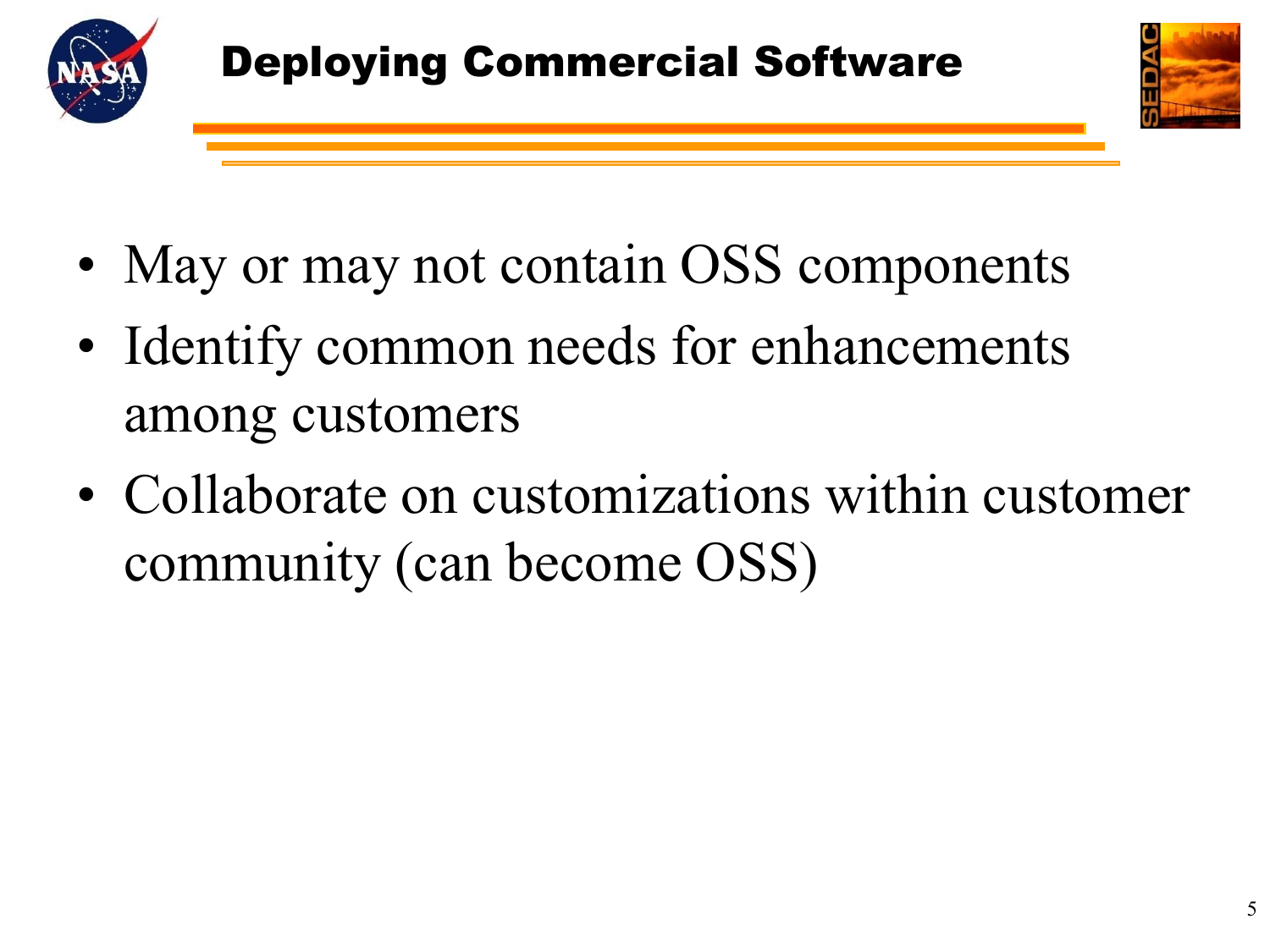



- System composed of commercial and OSS
- Collaborating with OSS and customer communities